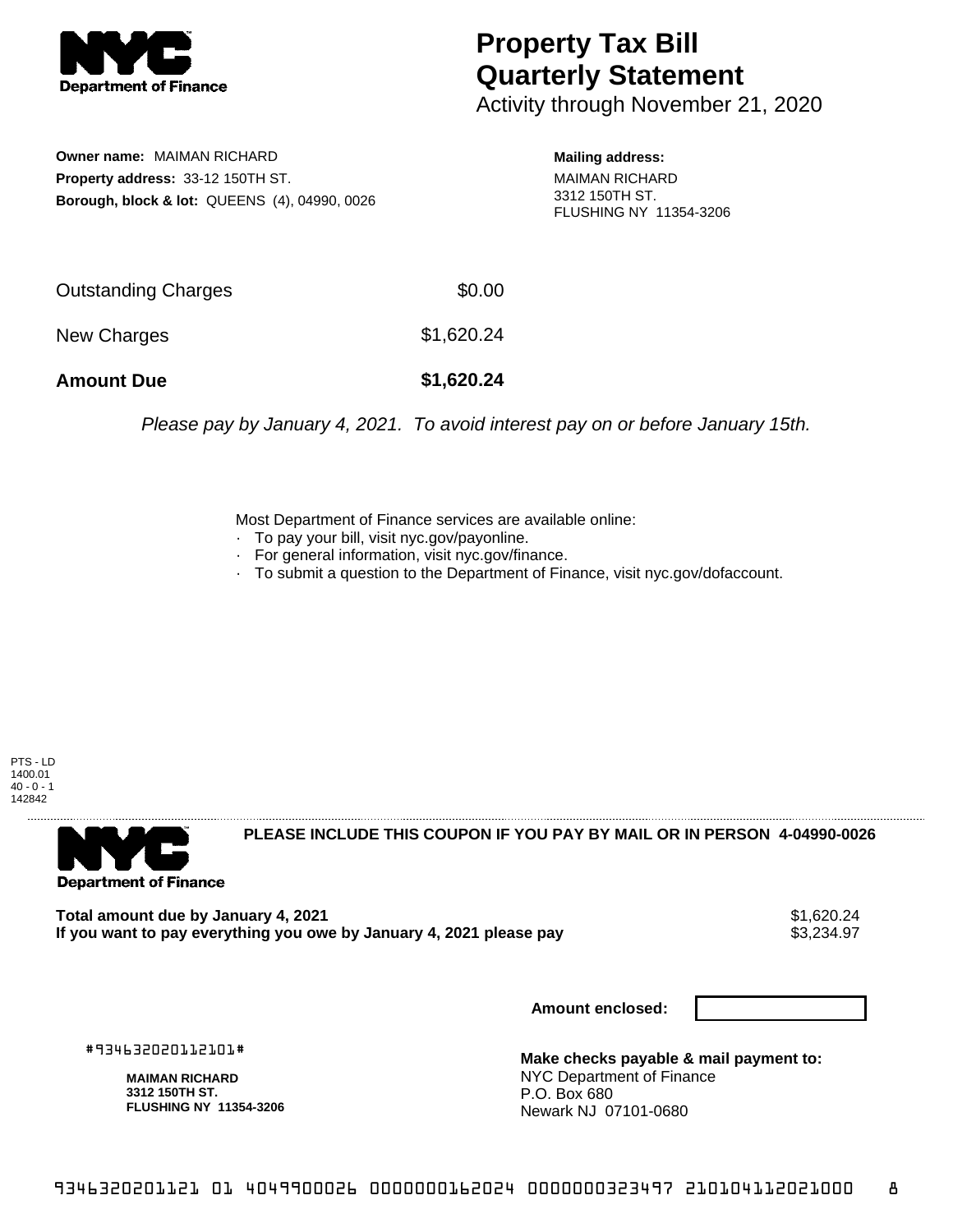

| <b>Billing Summary</b>                                                                                         | <b>Activity Date Due Date</b> | Amount       |
|----------------------------------------------------------------------------------------------------------------|-------------------------------|--------------|
| Outstanding charges including interest and payments                                                            |                               | \$0.00       |
| Finance-Property Tax                                                                                           | 01/01/2021                    | \$1,640.00   |
| <b>Adopted Tax Rate</b>                                                                                        |                               | $$-19.76$    |
| <b>Total amount due</b>                                                                                        |                               | \$1,620.24   |
| <b>Tax Year Charges Remaining</b>                                                                              | <b>Activity Date Due Date</b> | Amount       |
| <b>Finance-Property Tax</b>                                                                                    | 04/01/2021                    | \$1,640.00   |
| Adopted Tax Rate                                                                                               |                               | $$-19.76$    |
| Total tax year charges remaining                                                                               |                               | \$1,620.24   |
| If you want to pay everything you owe by January 4, 2021 please pay                                            |                               | \$3,234.97   |
| If you pay everything you owe by January 4, 2021, you would save:                                              |                               | \$5.51       |
| How We Calculated Your Property Tax For July 1, 2020 Through June 30, 2021                                     |                               |              |
|                                                                                                                | <b>Overall</b>                |              |
| Tax class 1 - Small Home, Less Than 4 Families                                                                 | <b>Tax Rate</b>               |              |
| Original tax rate billed                                                                                       | 21.1670%                      |              |
| New Tax rate                                                                                                   | 21.0450%                      |              |
| <b>Estimated Market Value \$853,000</b>                                                                        |                               |              |
|                                                                                                                |                               | <b>Taxes</b> |
| <b>Billable Assessed Value</b>                                                                                 | \$32,390                      |              |
| <b>Taxable Value</b>                                                                                           | \$32,390 x 21.0450%           |              |
| <b>Tax Before Abatements and STAR</b>                                                                          | \$6,816.48                    | \$6,816.48   |
| Basic Star - School Tax Relief                                                                                 | $$-1,410.00$                  | $$-296.00**$ |
| Annual property tax                                                                                            |                               | \$6,520.48   |
| Original property tax billed in June 2020                                                                      |                               | \$6,560.00   |
| Change In Property Tax Bill Based On New Tax Rate                                                              |                               | $$-39.52$    |
| ** This is your NYS STAR tax savings. For more information, please visit us at nyc.gov/finance or contact 311. |                               |              |

Please call 311 to speak to a representative to make a property tax payment by telephone.

## **Home banking payment instructions:**

- 1. **Log** into your bank or online bill pay website.
- 2. **Add** the new payee: NYC DOF Property Tax. Enter your account number, which is your boro, block and lot, as it appears here: 4-04990-0026 . You may also need to enter the address for the Department of Finance. The address is P.O. Box 680, Newark NJ 07101-0680.
- 3. **Schedule** your online payment using your checking or savings account.

## **Did Your Mailing Address Change?**

If so, please visit us at **nyc.gov/changemailingaddress** or call **311.**

When you provide a check as payment, you authorize us either to use information from your check to make a one-time electronic fund transfer from your account or to process the payment as a check transaction.